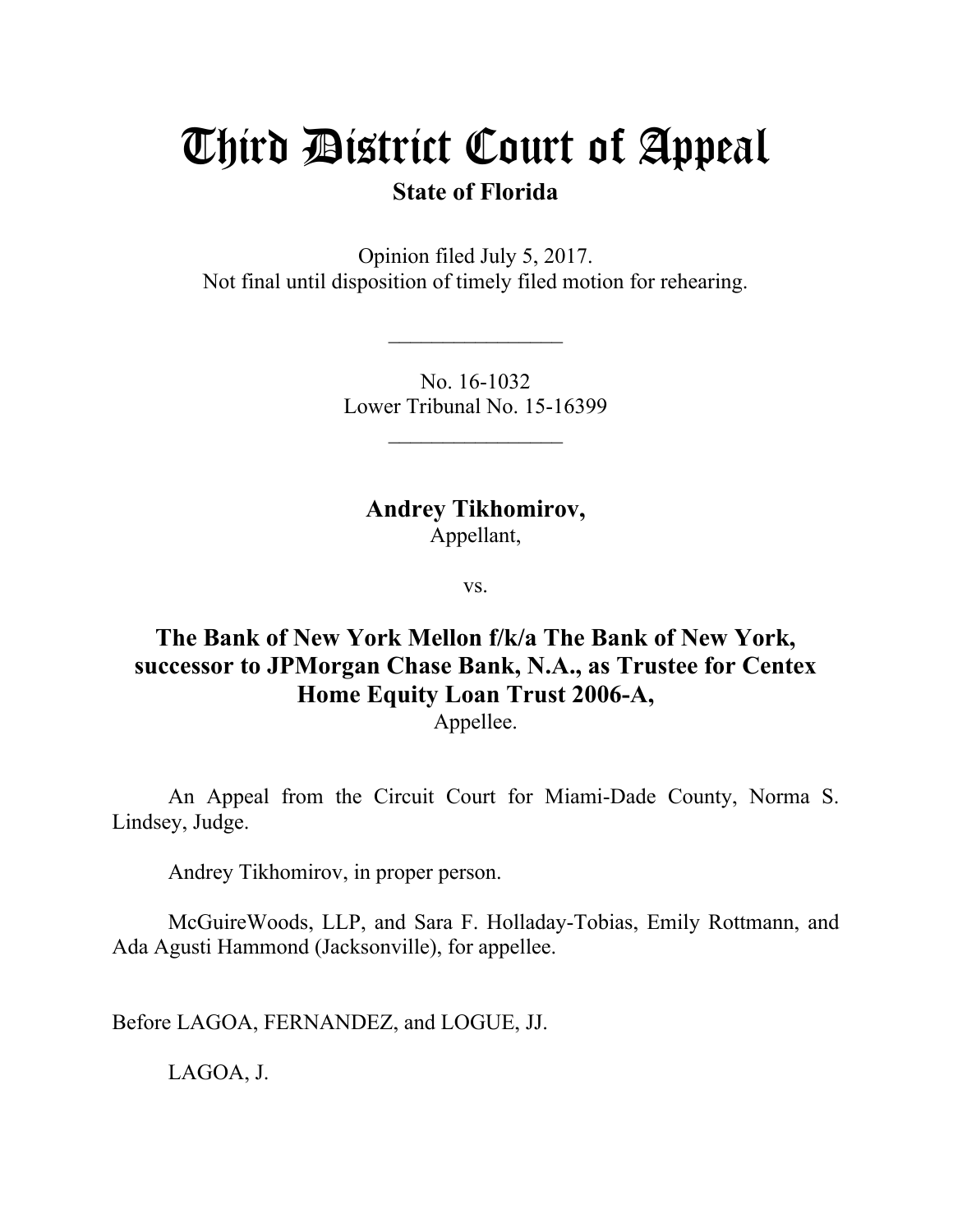Andrey Tikhomirov ("Appellant") appeals from an order denying a Verified Emergency Motion to Intervene and Vacate Final Judgment of Foreclosure and Stay Foreclosure Sale. We affirm.

#### **I. FACTUAL AND PROCEDURAL HISTORY**

As a result of unpaid assessments by the initial owner of the subject property (the "Borrower"), the homeowners' association (the "HOA") filed an action to foreclose on a lien for the unpaid assessments. On June 18, 2014, the HOA obtained a final judgment of foreclosure.

On July 20, 2015, Bank of New York Mellon ("BNYM") initiated a separate foreclosure action, which named the Borrower and the HOA, among others, as defendants. On the same date, BNYM filed a lis pendens in the trial court, and subsequently recorded the lis pendens in the public records of Miami-Dade County on July 22, 2015.

While BNYM's foreclosure action was pending, a foreclosure sale based on the HOA's final judgment of foreclosure was held, a Certificate of Sale was issued to Appellant on October 27, 2015, and a Certificate of Title was issued to Appellant on November 9, 2015.

On February 24, 2016, the trial court entered an Unopposed Final Judgment of Foreclosure in favor of BNYM. In this Final Judgment of Foreclosure, the trial court found that BNYM's lien was superior to all claims of the named defendants,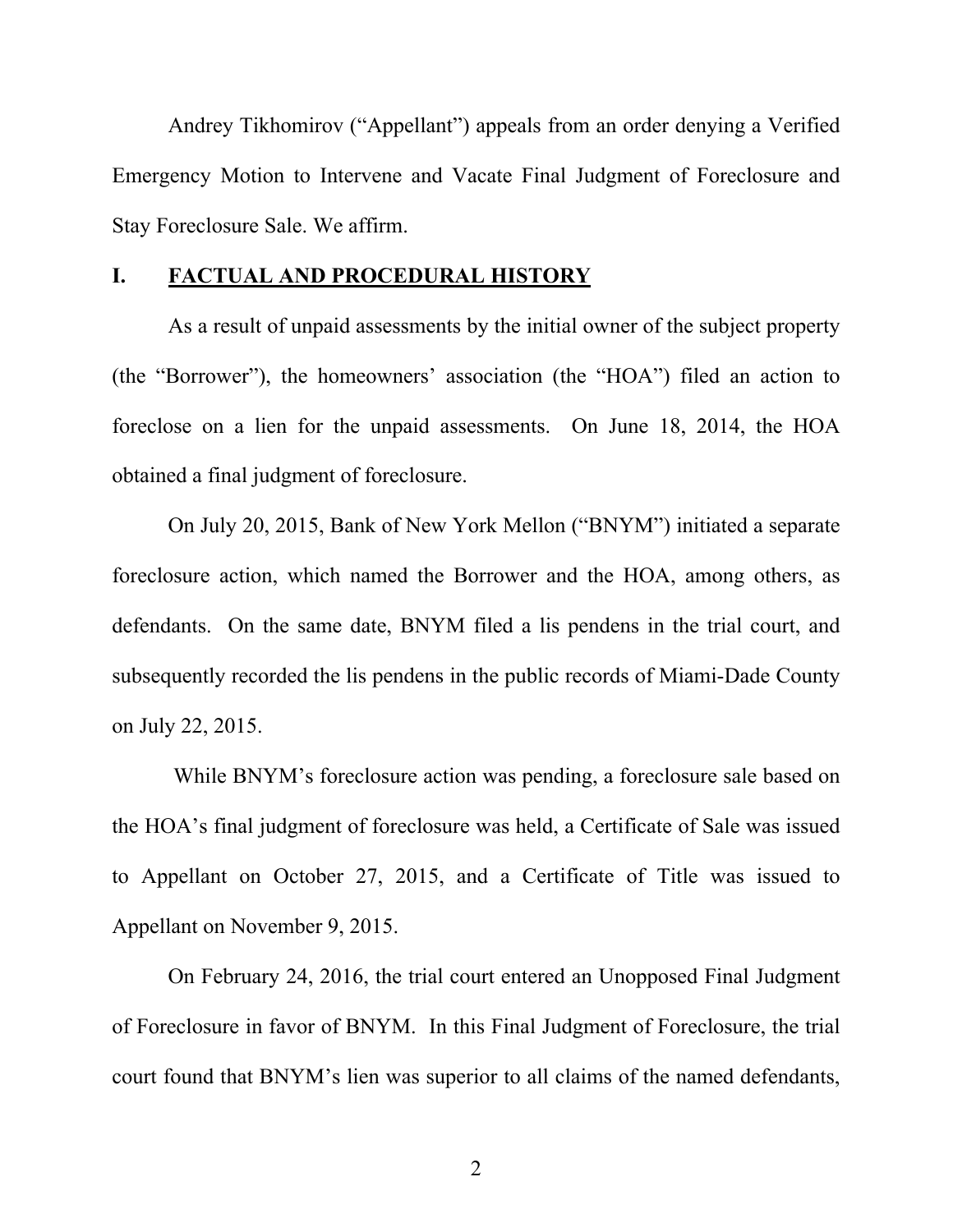including the HOA, and set a foreclosure sale date for April 7, 2016. The Final Judgment was subsequently recorded in the public records.

On April 4, 2016, after Final Judgment had been entered in favor of BNYM, Appellant filed a combined Verified Emergency Motion to Intervene and Vacate Final Judgment of Foreclosure and Stay Foreclosure Sale. In his Motion to Intervene, Appellant asserted that: (1) he was entitled to intervene in the foreclosure action as the record title owner of the property; (2) he was an indispensable party to the foreclosure action; (3) BNYM had failed to join him as a defendant to the action prior to the entry of the final judgment; and (4) the final judgment was therefore void. Appellant also asserted in his Motion to Vacate and Stay that BNYM had made material misrepresentations regarding its standing to bring the foreclosure action and that Appellant had been denied due process because he did not receive an opportunity to be heard prior to the trial court's entry of final judgment of foreclosure in favor of BNYM.

Following receipt of the Appellant's motions, the trial court entered an order resetting the foreclosure sale and scheduled a hearing on Appellant's motions. Following the hearing on Appellant's motions,<sup>1</sup> the trial court in a written order denied Appellant's motions, and reinstated the cancelled foreclosure sale. Specifically, with regard to Appellant's Motion to Intervene, the trial court denied

<sup>&</sup>lt;sup>1</sup> The transcript of the May 3, 2016, hearing has not been made part of the record on appeal.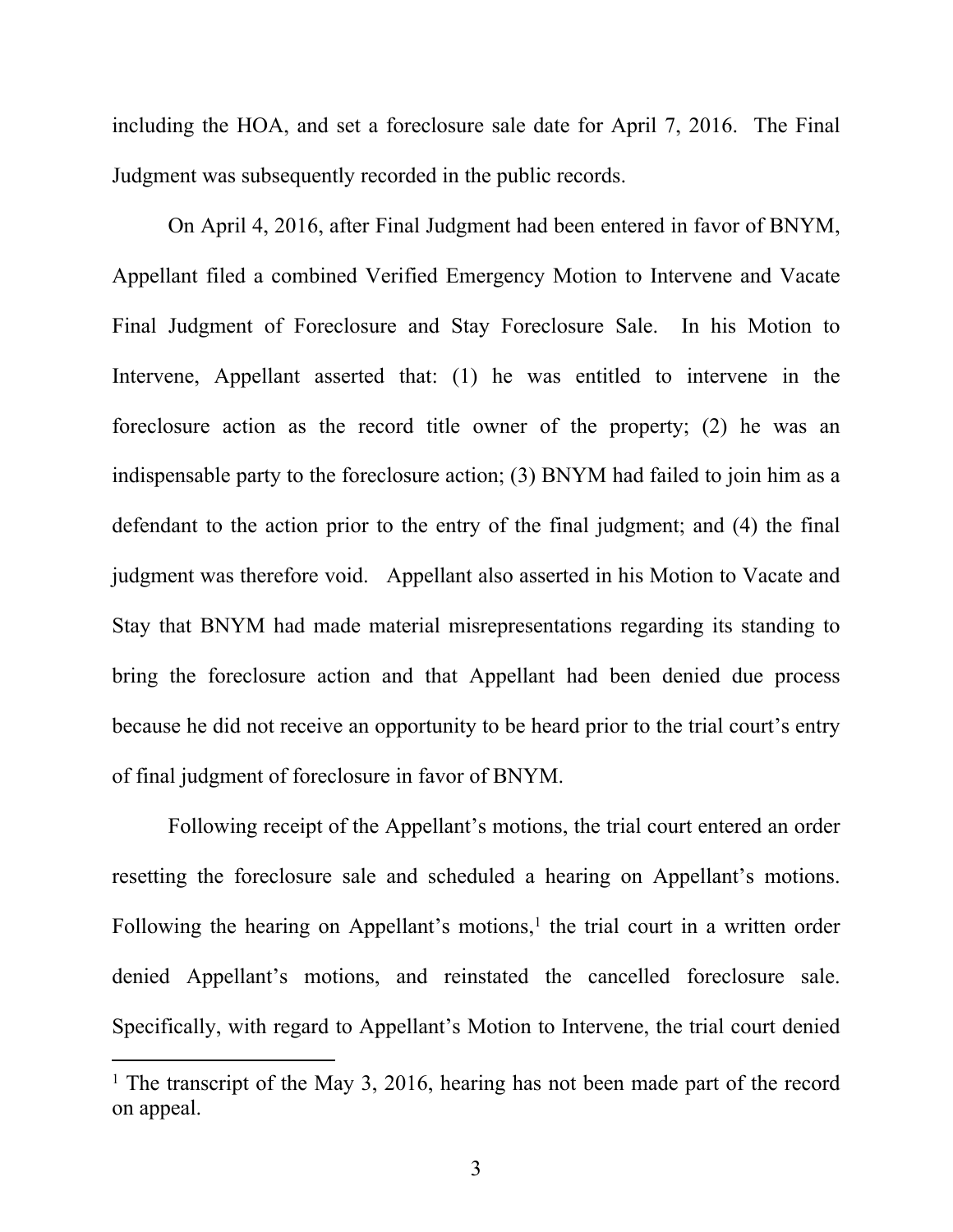the motion based upon this Court's decision in Andresix Corp. v. People's Downtown National Bank, 419 So. 2d 1107 (Fla. 3d DCA 1982). At the foreclosure sale held pursuant to BNYM's Final Judgment of Foreclosure, Appellant did not exercise his right of redemption and the property was sold on July 7, 2016. This appeal ensued.

#### **II. ANALYSIS**

On appeal, Appellant asserts that the trial court should have allowed Appellant's intervention as a matter of equity so that he could protect his interest in the property. In support of his argument, Appellant cites to Florida Rule of Civil Procedure 1.230. Although Rule 1.230 provides that "[a]nyone claiming an interest in pending litigation may at any time be permitted to assert a right by intervention," intervention under Rule 1.230 is permissive not mandatory. The Rule further provides that "the intervention shall be in subordination to, and in recognition of, the propriety of the main proceeding, unless otherwise ordered by the court in its discretion."

Appellant concedes that he purchased the property with notice that it was subject to BNYM's foreclosure action and BNYM's recorded lis pendens.<sup>2</sup> It is

The act of recording an instrument in accordance with

<sup>2</sup> The lis pendens was recorded on July 22, 2015, in the public records of Miami-Dade County.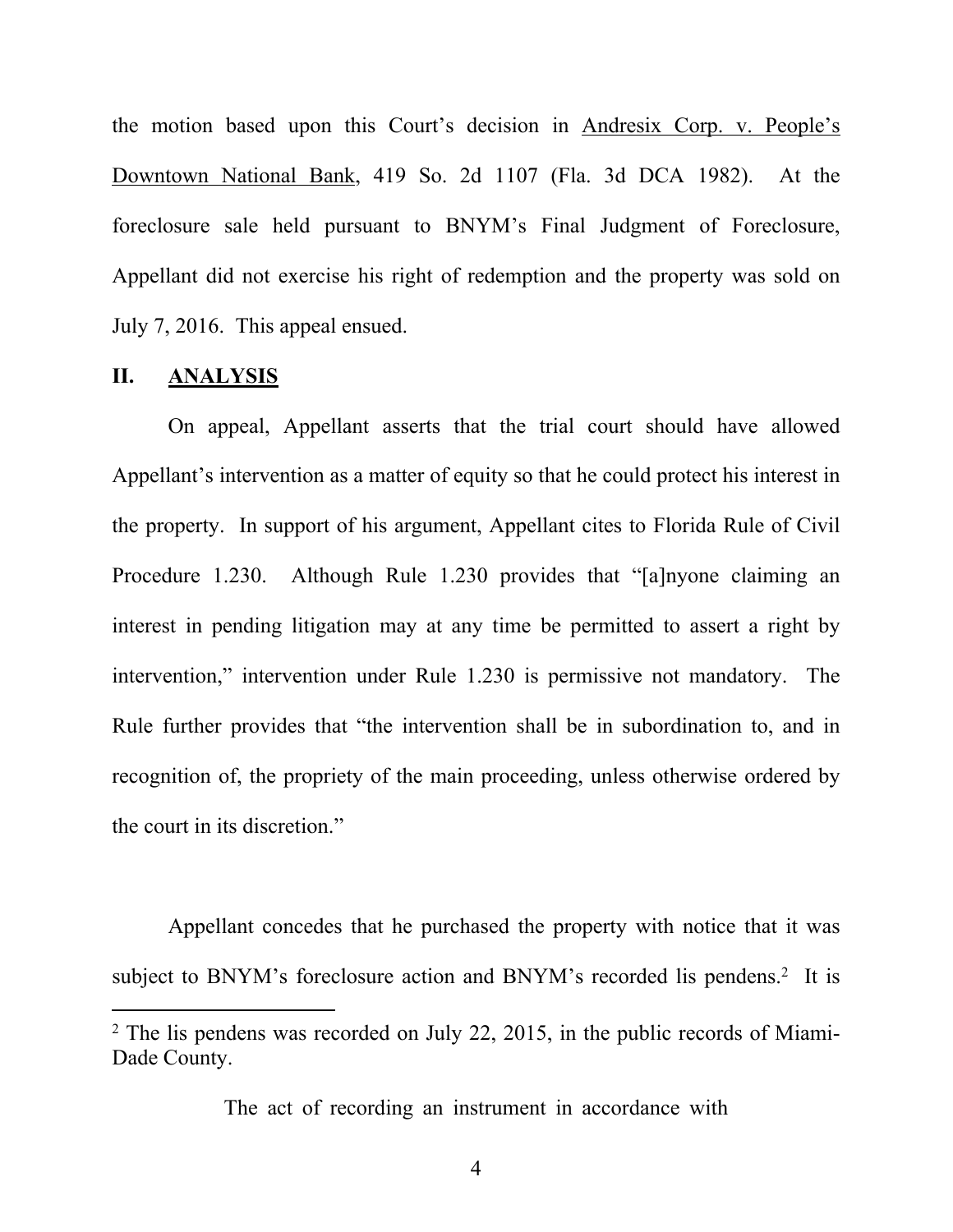well established that a purchaser of property that is the subject of a pending foreclosure action is not entitled to intervene in the foreclosure action where a notice of lis pendens has been recorded. See Andresix, 419 So. 2d at 1107. This rule stems from the purpose of a notice of lis pendens which "is to notify third parties of pending litigation and protect its proponents from intervening liens that could impair or extinguish claimed property rights." See Centerstate Bank Cent. Fla., N.A. v. Krause, 87 So. 3d 25, 28 (Fla. 5th DCA 2012).

In Andresix, this Court affirmed the trial court's order denying Andresix's motion to intervene in a pending foreclosure action. Specifically, this Court held that "Andresix, as a purchaser of property which was then the subject of a mortgage foreclosure action and accompanying lis pendens by Peoples Downtown National Bank, was not entitled to intervene in such action." 419 So. 2d at 1107; see also SADCO, Inc. v. Countrywide Funding, Inc., 680 So. 2d 1072, 1072 (Fla. 3d DCA 1996) (affirming denial of motion to intervene in a residential foreclosure

> [Florida's recording] statute constitutes constructive notice of a prior encumbrance on the property which is the subject of the instrument. Constructive notice is a legal inference, and it is imputed to creditors and subsequent purchasers by virtue of any document filed in the grantor/grantee index—the official records.

Whitburn, LLC v. Wells Fargo Bank, N.A., 190 So. 3d 1087, 1091 (Fla. 2d DCA 2015) (citations omitted) (alteration in original) (emphasis omitted); see also Fla. Stat. § 695.11.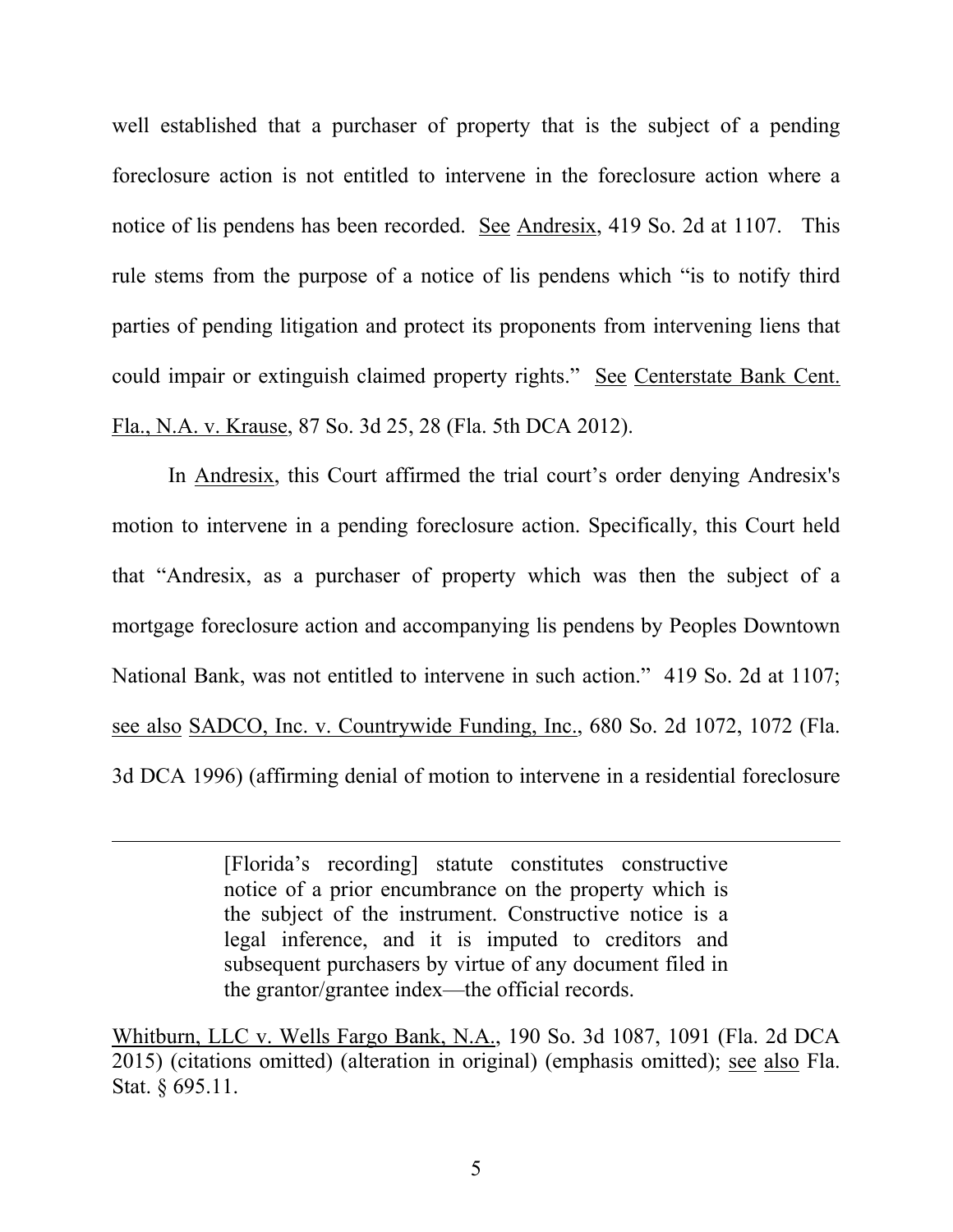action under the authority of Andresix); Whitburn, LLC v. Wells Fargo Bank,

N.A., 190 So. 3d 1087, 1089 (Fla. 2d DCA 2015) (same). Accordingly,

when property is purchased during a pending foreclosure action in which a lis pendens has been filed, the purchaser generally is not entitled to intervene in the pending foreclosure action. Indeed, if such a buyer purchases the property, he does so at his own risk because he is on notice that the property is subject to the foreclosure action.

Bymel v. Bank of America, N.A., 159 So. 3d 345, 347 (Fla. 3d DCA 2015).

In a similar case, De Sousa v. JP Morgan Chase, N.A., 170 So. 3d 928 (Fla. 4th DCA 2015), our sister court affirmed the trial court's denial of a purchaser's attempt to intervene after final judgment had been entered in a foreclosure proceeding. Id. at 929. In De Sousa, the homeowners' association filed an action to foreclose on a lien for unpaid assessments. While that action was pending, the bank filed an action to foreclose on a superior mortgage and recorded a lis pendens. Id. A foreclosure sale was then held in the HOA's action, and a third party purchased the property. Id. Final judgment was then entered in the bank's foreclosure proceeding, and the third party moved to intervene. Id. The Fourth District Court of Appeal held that the third-party purchaser could not intervene because the purchaser had bought the property after the bank's lis pendens had been recorded. Id. at 930. The Court also held that the interests of justice did not require intervention because the purchaser could protect its interest in the property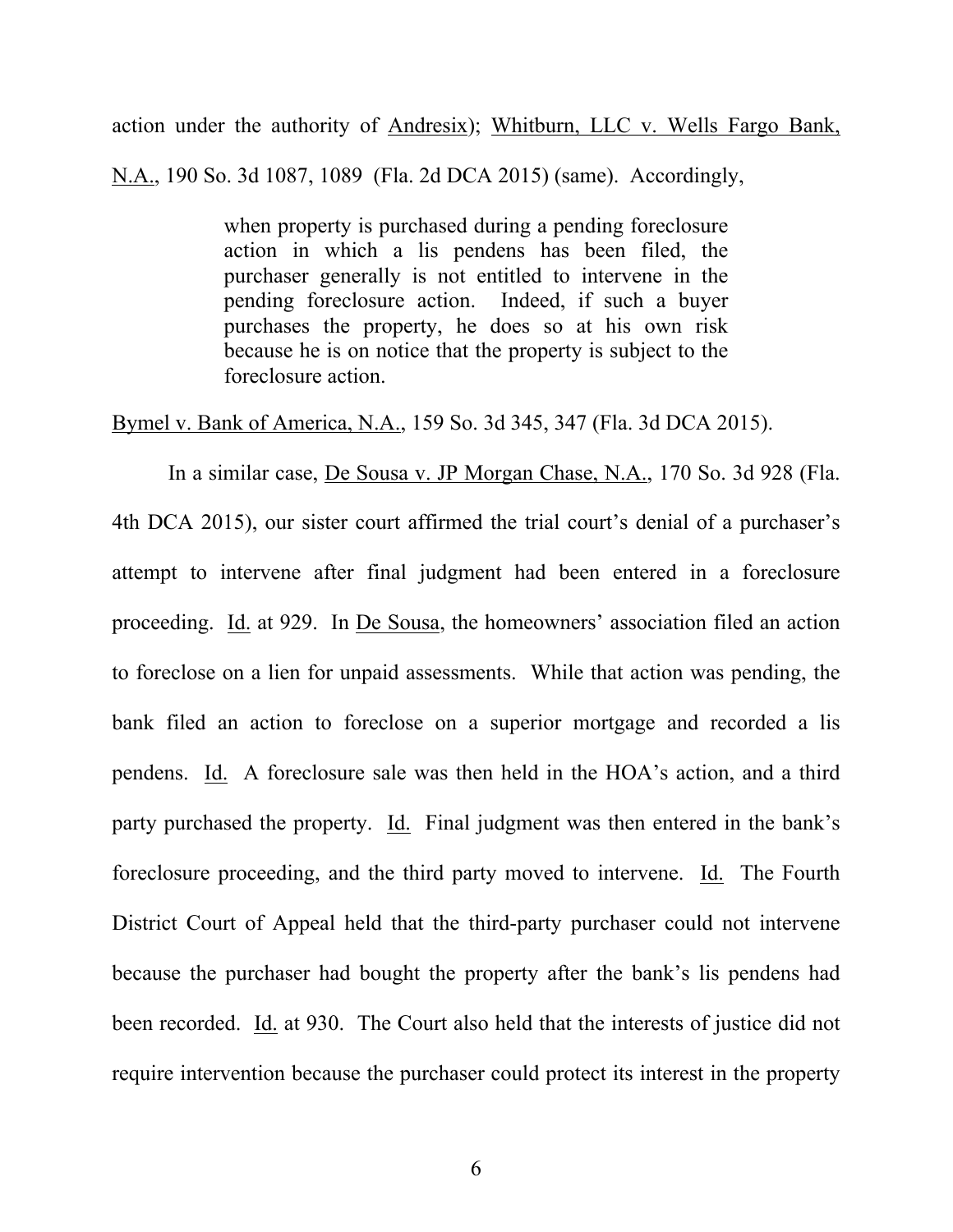by exercising its statutory right of redemption under section 45.0315, Florida Statutes. Id. at 931.

"The statutory right of redemption allows the mortgagor or the holder of a subordinate interest to cure the indebtedness and prevent a foreclosure sale up until the time of the filing of a certificate of sale by the clerk of the court" or the time specified in the foreclosure judgment.<sup>3</sup> De Sousa, 170 So. 3d at 931; § 45.0315, Fla. Stat. (2016). Here, Appellant did not exercise his statutory right of redemption and the subject property was sold at the July 7, 2016, foreclosure sale.

Additionally, and similar to the circumstances in De Sousa, because the mortgage on the property executed by the Borrower was recorded prior to both the HOA's lien and Appellant's purchase of the property, BNYM had priority over any interest of Appellant. See Westburne Supply, Inc. v. Cmty. Villas Partners, Ltd., 508 So. 2d 431, 435 (Fla. 1st DCA 1987) (explaining that a lis pendens "serves to protect the interests of a lien claimant against a subsequent bona fide purchaser by giving constructive notice of the claim of lien where actual notice has not been

<sup>&</sup>lt;sup>3</sup> Of significance to this appeal, section 45.0315 provides that

<sup>[</sup>a]t any time before the later of the filing of a certificate of sale by the clerk of the court or the time specified in the judgment, order, or decree of foreclosure, the mortgagor or the holder of any subordinate interest may cure the mortgagor's indebtedness and prevent a foreclosure sale by paying the amount of moneys specified in the judgment, order, or decree of foreclosure . . . . Otherwise, there is no right of redemption.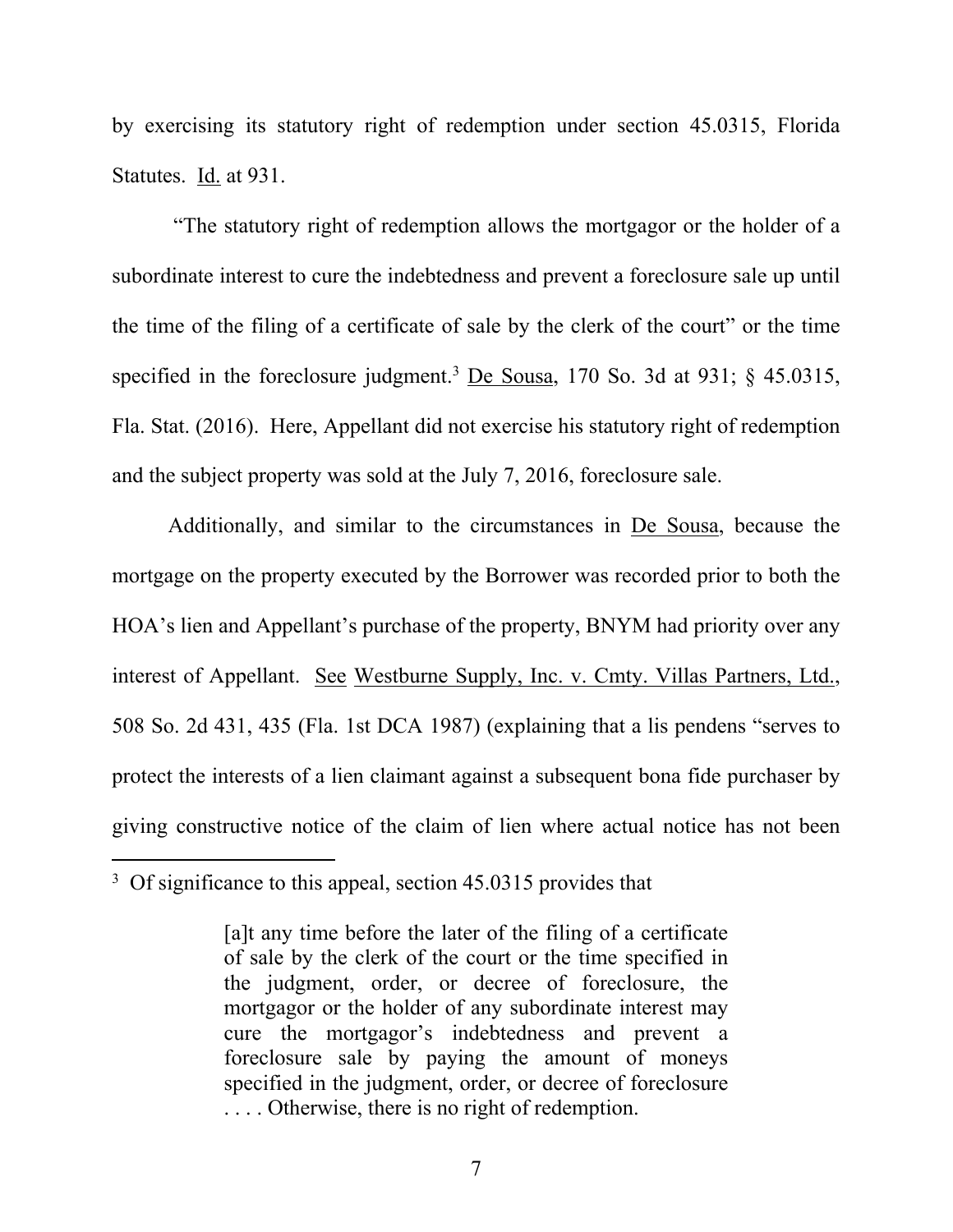given"). As such, the lis pendens recorded prior to Appellant's purchase of the property placed Appellant on notice of BNYM's superior claim, and the trial court properly exercised its discretion to avoid unnecessary protraction of the foreclosure action in declining to allow Appellant to intervene.

Finally, Appellant argues that the trial court erred in denying his Motion to Vacate filed pursuant to Florida Rule of Civil Procedure 1.540(b)(3). "Under Florida Rule of Civil Procedure 1.540(b), relief from judgment is only available under limited circumstances." Dawson v. Wachovia Bank, N.A., 61 So. 3d 1218, 1221 (Fla. 3d DCA 2011). A Rule 1.540(b)(3) motion seeking relief from judgment based upon fraud requires that the purported fraud be stated with specificity. Specifically,

> Florida Rule of Civil Procedure 1.120(b) requires that the circumstances constituting fraud "be stated with such particularity as the circumstances may permit." This means that a rule 1.540(b)(3) motion must clearly and concisely set out the essential facts of the fraud, and not just legal conclusions. To entitle a movant to an evidentiary hearing, a rule 1.540(b)(3) motion must specify the fraud. In addition to specifying the fraud, the motion should explain why the fraud, if it exists, would entitle the movant to have the judgment set aside.

> . . . Requiring rule 1.540(b)(3) fraud to be stated with particularity allows a trial court to determine whether the movant has made a prima facie showing which would justify relief from judgment. . . . If a motion on its face does not set forth a basis for relief, then an evidentiary hearing is unnecessary. The time and expense of needless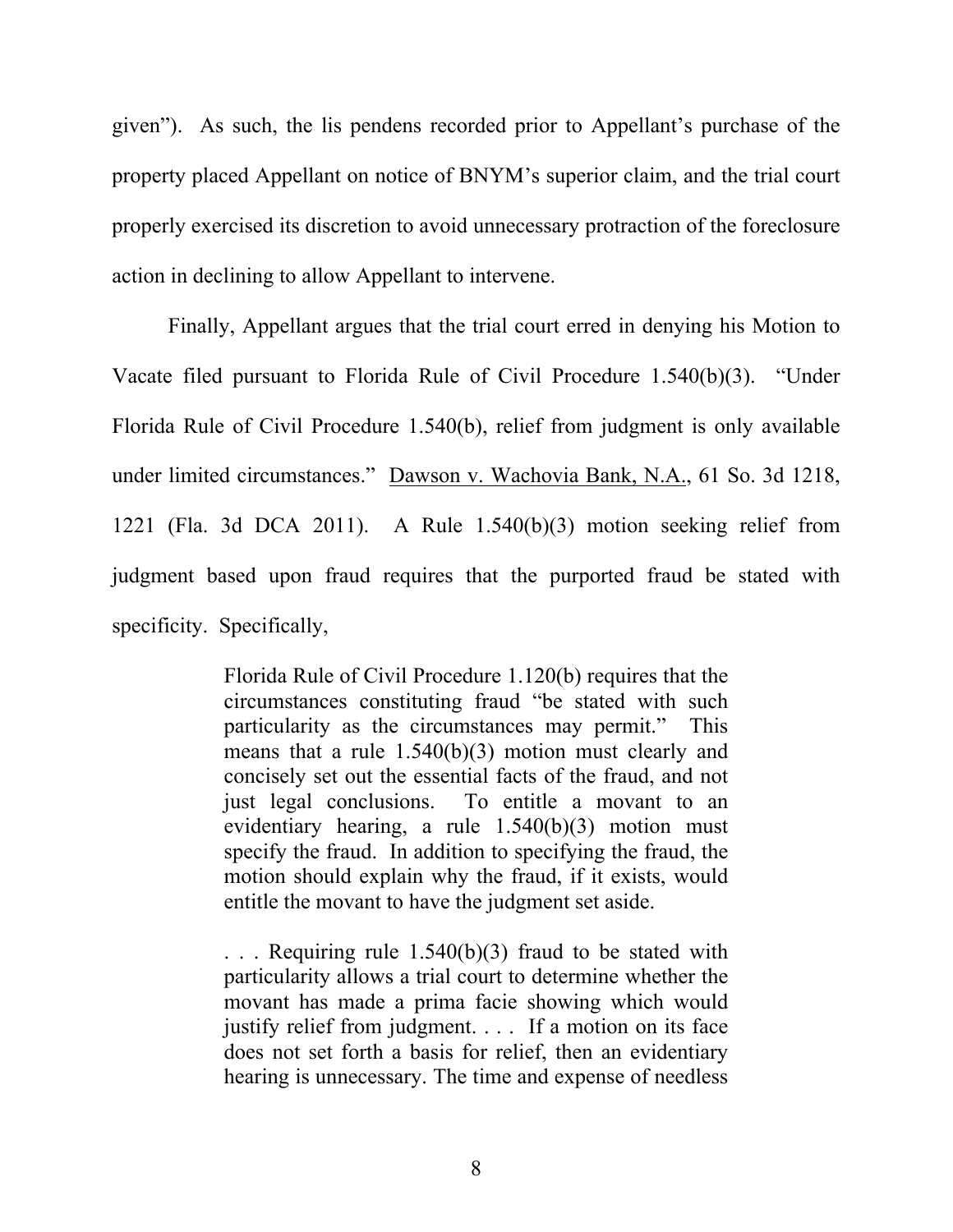litigation are avoided and the policy of preserving the finality of judgments is enhanced.

Flemembaum v. Flemenbaum, 636 So. 2d 579, 580 (Fla. 4th DCA 1994) (citations omitted); see also Federal Home Loan Mortg. Corp. v. De Souza, 85 So. 3d 1125, 1126 (Fla. 3d DCA 2012) ("If a defendant seeks relief from a judgment based upon fraud, he must specify the fraud with particularity and explain why the fraud, if it exists, would change the outcome of the case.").

"Because a trial court is accorded broad discretion in determining rule 1.540(b) motions, the standard of review of an order on a rule 1.540(b) motion for relief from judgment is whether there has been an abuse of the trial court's discretion." Freemon v. Deutsche Bank Trust Co. Americas, 46 So. 3d 1202, 1204 (Fla. 4th DCA 2010) (citation omitted); see also Dawson, 61 So. 3d at 1220.

We find that the trial court did not abuse its discretion in denying the motion for relief from judgment. Appellant neither stated the alleged fraud with sufficient particularity nor explained why the purported fraud would entitle Appellant to have the judgment set aside. Indeed, Appellant presented no competent, sworn, or verified evidence of fraud in his motion to vacate. It is well established that "[t]he plaintiff must raise a prima facie case of fraud, rather than 'nibble at the edges of the concept' through speculation and supposition." Federal Home, 85 So. 3d at 1126. Notwithstanding Appellant's concerns, incorrect or misleading assignments of mortgage are not by themselves indicative of fraud, as assignments of mortgages